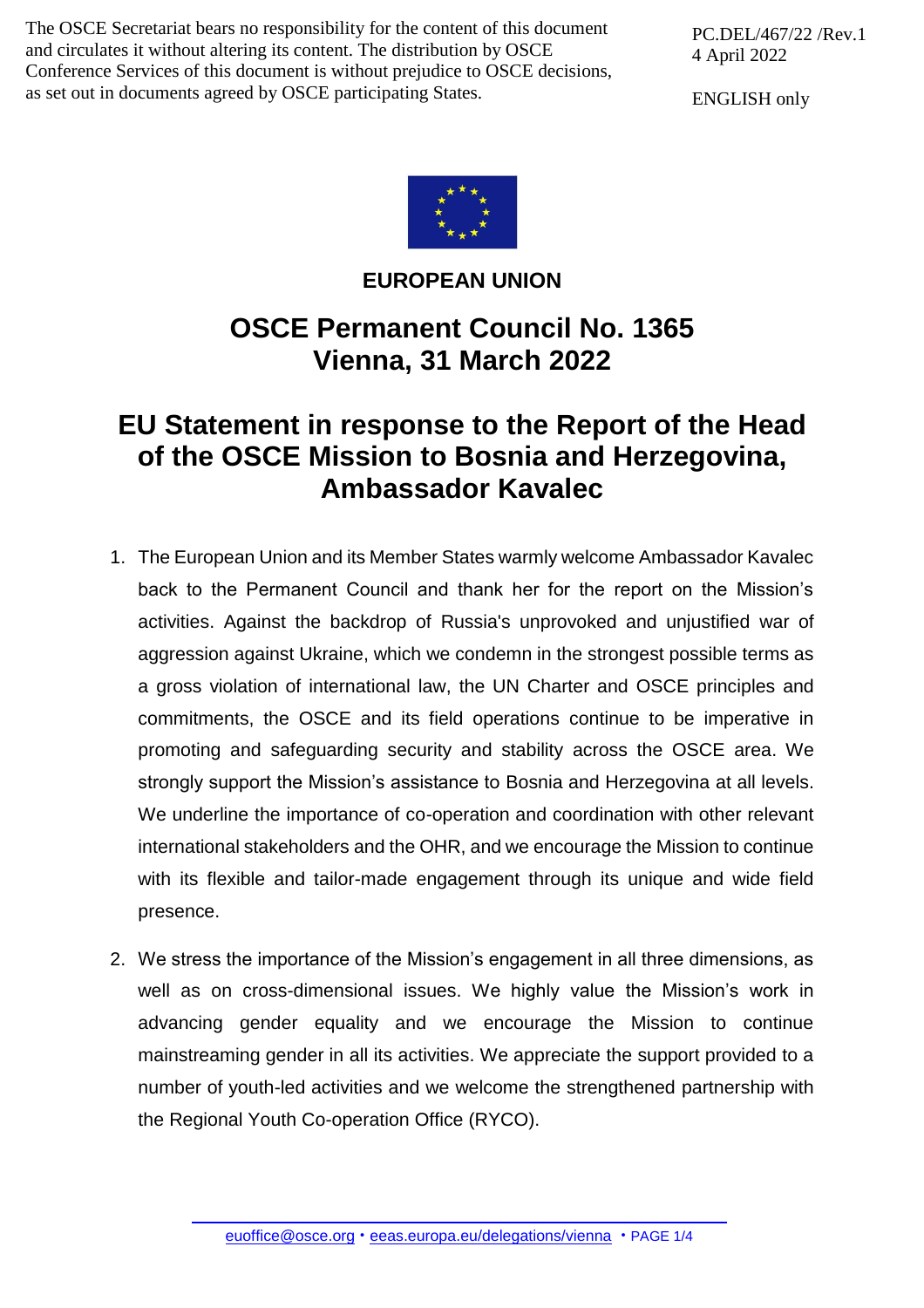- 3. Leaders in Bosnia and Herzegovina need to demonstrate a strong commitment to finalise swiftly the constitutional and electoral reform, vital for stability and full functionality of the country, as well as to support all other key priority reforms set out in the Commission's Opinion to obtain a candidate status. The European Union stands ready to continue its high-level engagement in this regard. With reference to the institutional mechanisms, which were set by the Dayton Peace Agreement, Bosnia and Herzegovina needs to undertake the constitutional and electoral reforms needed in order to ensure equality and non-discrimination of all citizens, notably by implementing the Sejdić-Finci case law of the European Court of Human Rights (ECtHR). We underline that no legislative or political step should be taken which would make the implementation of the Sejdić-Finci ruling and related ECtHR rulings more challenging or would further deepen divisions. We reiterate our call for an inclusive process of limited constitutional and electoral reforms, through genuine dialogue and in line with European standards to eliminate all forms of inequality and discrimination in the electoral process. We underline that a number of Constitutional court decisions have yet to be fully enforced. We welcome the Mission's continued engagement in this area, its support to the Central Election Commission and its constructive involvement in talks aimed at improving the integrity of elections. Fair, free and inclusive elections must be held on time and in line with the Constitution.
- 4. Inclusive, non-discriminatory and high quality education persists as a challenge in Bosnia and Herzegovina and thus is rightly one of the key areas of the Mission's activities. We commend the active approach and the prominent role of the Mission. There also needs to be more effort to make the education system more inclusive and to use education as a tool to promote reconciliation and, in this context to address the continuing existence of the 'two schools under one roof' phenomenon in the Federation. This is without prejudice to the right of education in the language of choice in accordance with the relevant legislation in Bosnia and Herzegovina.
- 5. We also welcome the Mission's continued support in the area of trust building and reconciliation. The Mission, the EU, the Council of Europe and the United Nations have established a strong informal co-operation in this area, which is bearing fruits. We encourage all political actors in Bosnia and Herzegovina, in particular from the Republika Srpska, to overcome divisive rhetoric rooted in the past, to end the glorification of convicted war criminals as well as to actively promote reconciliation.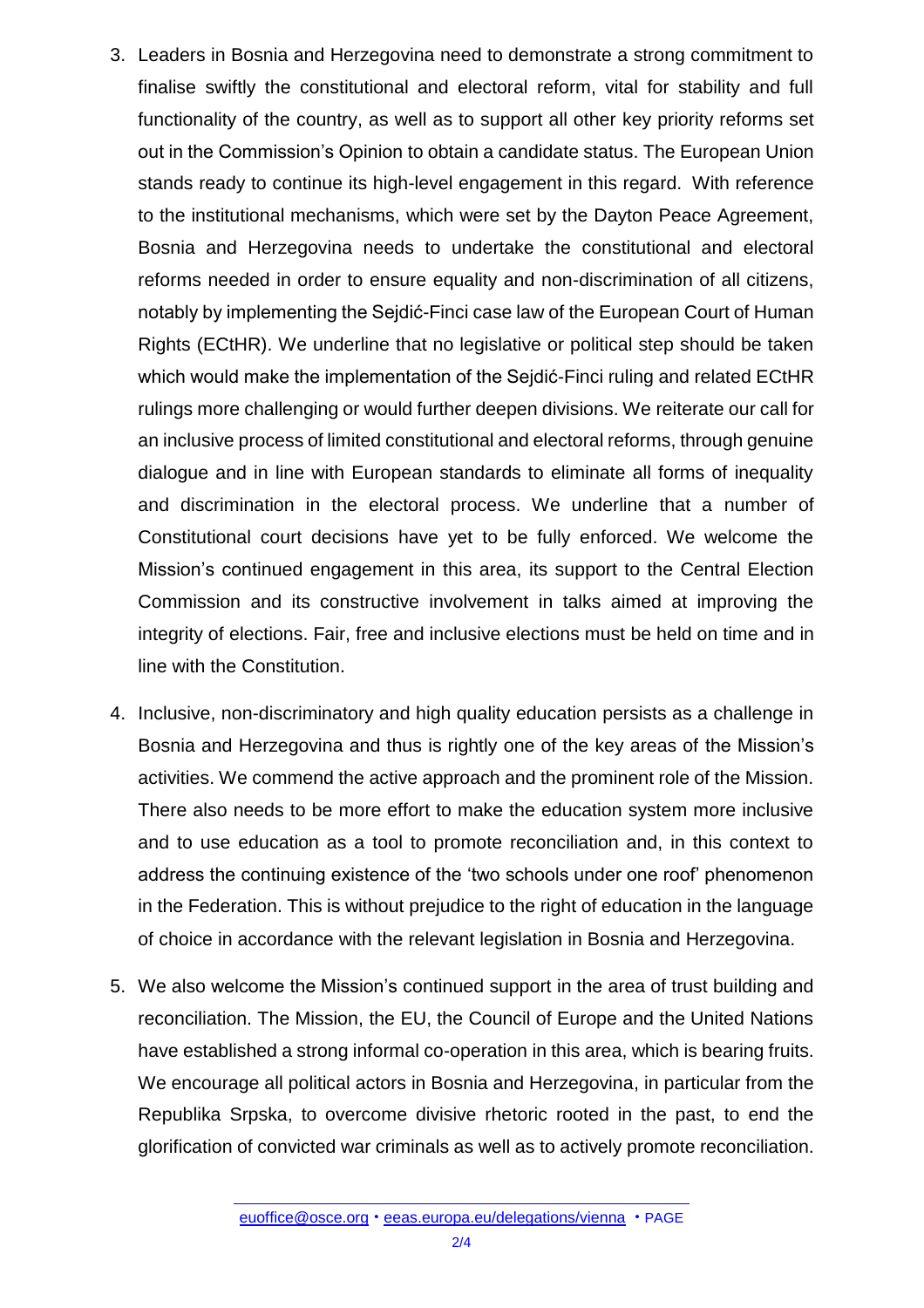Collective respect, recognition and remembrance can help to build a better future for Bosnia and Herzegovina.

- 6. We welcome the Mission's increased work in the area of fundamental freedoms. We appreciate the excellent work of the Mission in areas such as prevention of conflict of interest, public assembly, education, war crimes processing and wider rule of law issues. We underline the need for authorities to work towards strengthening the rule of law. It is disappointing that necessary reforms on conflict of interest, public procurement and the High Judicial and Prosecutorial Council (HJPC) have not been implemented yet.
- 7. On first dimension issues, the EU welcomes the Mission's engagement in the consolidation and enhancement of relevant capacities in the areas of cybersecurity and ammunition disposal as well as in preventing and countering violent extremism and radicalization that lead to terrorism. In the second dimension, we commend the Mission's strengthened environmental activities. We also appreciate the Mission's work on the fight against corruption and its role in strengthening preventive measures to reduce corruption across the country. We commend the Mission's work on the EU-funded regional trial-monitoring project, which is being implemented by the OSCE field missions across the region.
- 8. We reiterate the EU's unequivocal commitment to Bosnia and Herzegovina's EU perspective as a single, united and sovereign country. We encourage Bosnia and Herzegovina to make concrete progress in the implementation of the 14 priorities identified in the Commission Opinion on Bosnia and Herzegovina's application for membership of the European Union. We deeply regret the prolonged political crisis in the country, which has held back further progress on reforms in 2021, and condemn the blockage of the State institutions. We urge all political leaders to refrain from and renounce provocative and divisive rhetoric and action, including questioning the sovereignty, unity and territorial integrity of the country.
- 9. Finally, we wish you Ambassador Kavalec and your able team every success in the coming year.

The Candidate Countries TURKEY, REPUBLIC of NORTH MACEDONIA\*, MONTENEGRO\*, and ALBANIA\*, and the EFTA countries ICELAND,